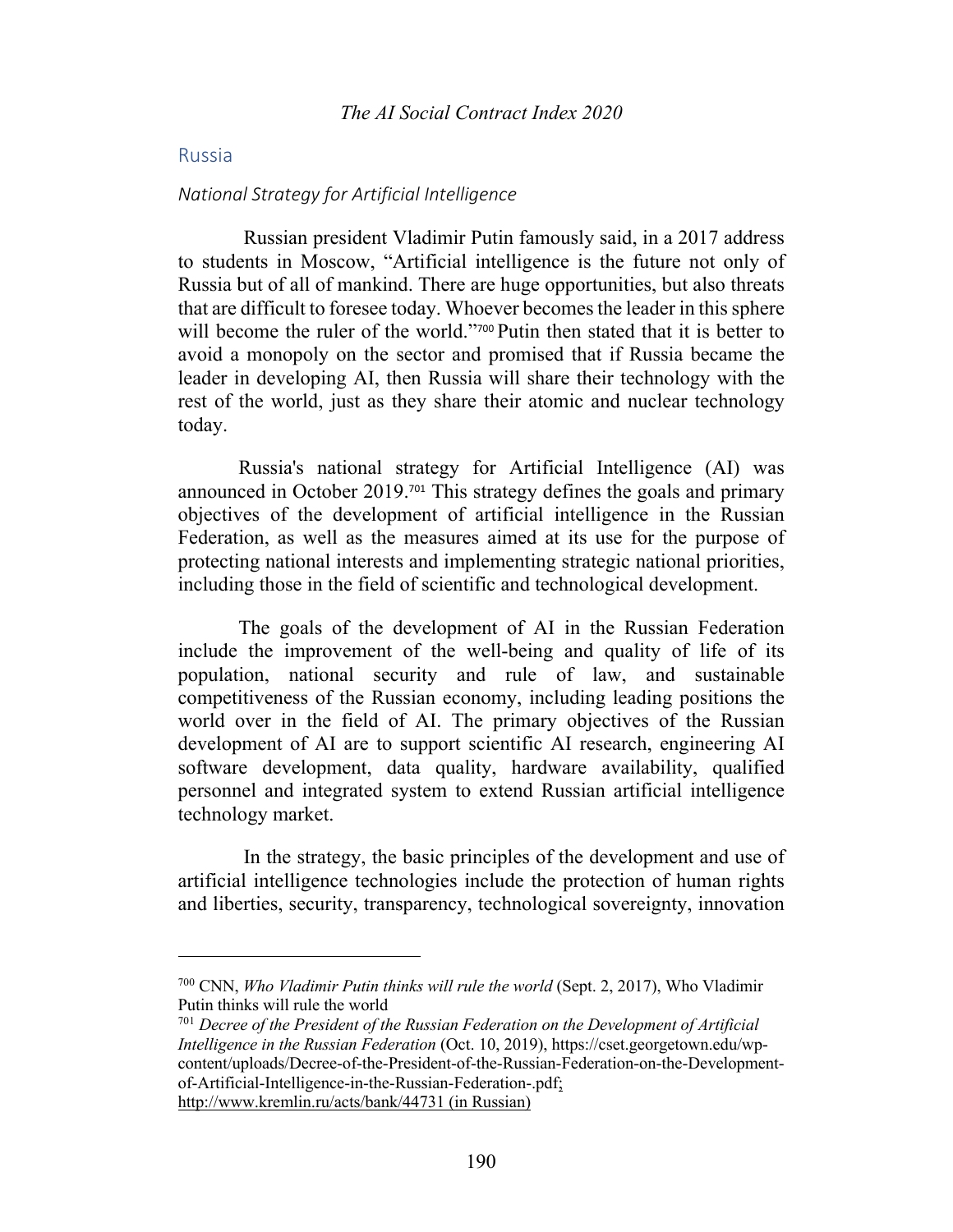cycle integrity, reasonable thrift, and support for competition in the field of artificial intelligence.

The use of AI technologies in sectors of the economy supports the efficiency of planning, forecasting, and management decision-making processes; the automation of routine production operations; the use of selfcontained intelligent equipment, robotic systems, and intelligent logistic management systems; the improvement of employee safety during the performance of business processes; an increase in the loyalty and satisfaction of customers, and; the optimization of the personnel selection and training processes.

The use of AI technologies in the social sphere facilitates the creation of conditions that favor the improvement of the standard of living of the population including an increase in the quality of healthcare services; the improvement of the quality of education services, and; the improvement of the quality of the provision of public and municipal services, as well as the reduction of the cost of their provision.

### *Digital Economy in Russia*

Russian government has put high priority and already achieved some remarkable accomplishments in the Digital Transformation. A key strategic objective formulated by its leadership in the May 2018 Presidential Decree (The Decree on the National Goals and Strategic National Development Tasks of the Russian Federation until 2024)<sup>702</sup> is that policymakers must build on the country's traditional industrial strengths, develop new technology processes for fast implementation in all the main competitive domains and continuously tackle any obstacles. 703

<sup>702</sup> The President signed Executive Order on National Goals and Strategic Objectives of the Russian Federation through to 2024,

http://en.kremlin.ru/events/president/news/57425

<sup>703</sup> World Bank Group, *Competing in Digital Age: Policy Implications for the Russian Federation* (Sept. 2018),

http://documents1.worldbank.org/curated/en/860291539115402187/pdf/Competing-inthe-Digital-Age-Policy-Implications-for-the-Russian-Federation-Russia-Digital-Economy-Report.pdf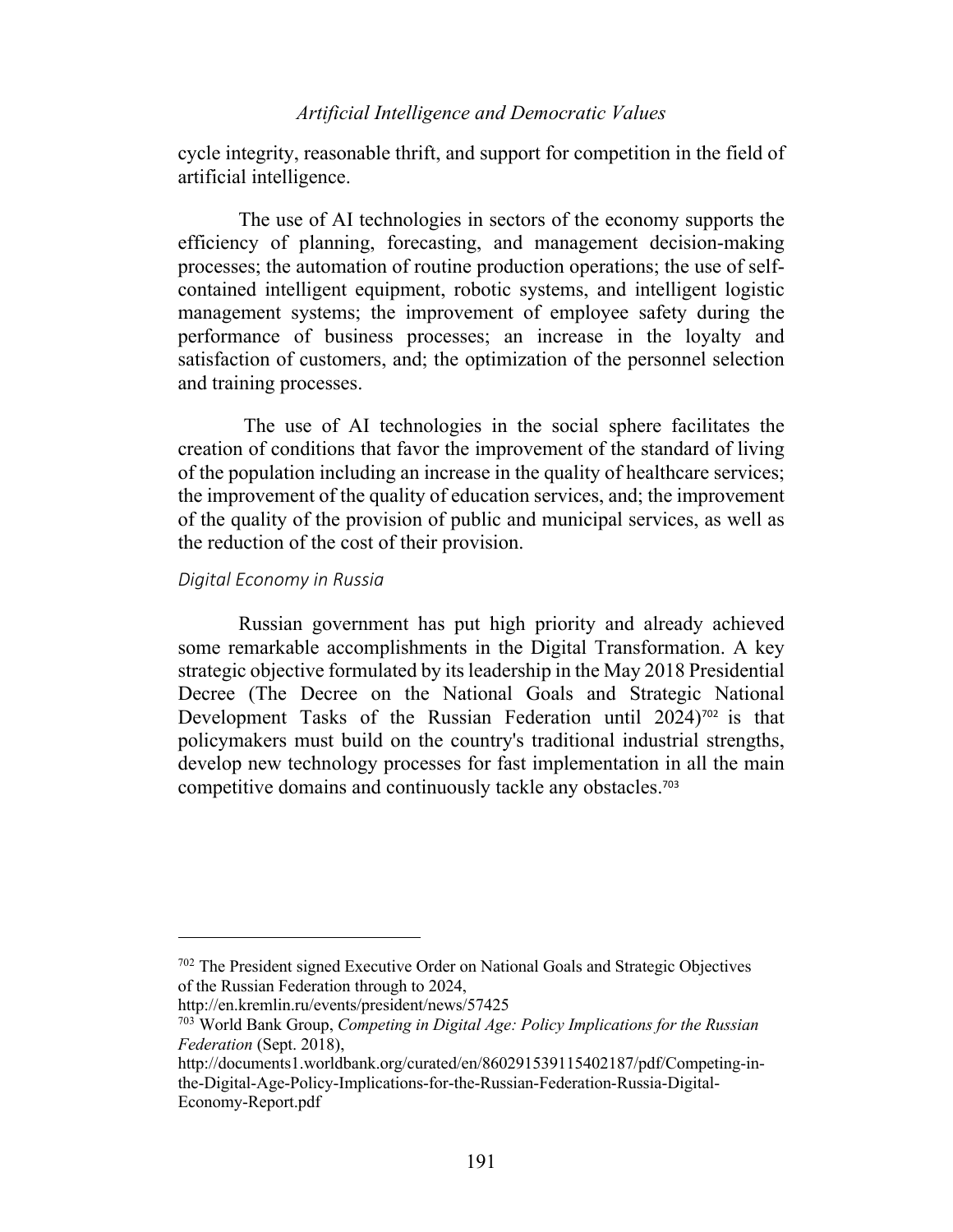## *The AI Social Contract Index 2020*

## *AI Strategy for Russian start-up*

Russia aims to increase the start-up ecosystem and many companies have been helped by the traditional hard science education in the country.<sup>704</sup> This report breaks down the importance of Artificial Intelligence in Russian startups, with a large number of startups active in AI as a logical result of Russia's big AI talent pool, taking over 16% of the market. Moreover, the report provides case studies of the top AI industries in Russia, along with the application of AI in Russia and how Russia has moved up to the ladder, aiming to be a leading global startup venue by 2030.

Russia has enormous potential for start-up development. The most appropriate and easy way to implement new start-ups in the Russian Federation is to become an individual entrepreneur. Citizens may participate in entrepreneurship without having to set up a legal entity once they are registered as an individual contractor. The simple method for registering and controlling the activity of individual contractors is the perfect start-up for fresh participants in the market. 705

According to A.T. Kearney, there are approximately 1,000 digital start-ups in Russia every year. Market specialists estimate that approximately half of these are promising projects, about 20% of which are safe in Russia from risk capitalists, company angels, friends and family. Another 1 to 2% go abroad for funding. Of the approximately 100 Russianfunded start-ups that are still in the country, around 50% are viable and 10 have become extremely successful, prosperous and increasing firms.

### *AI Policy in Russia*

In January 2019, Russian President Vladimir Putin had approved a list of instructions<sup>706</sup> following the meeting of the supervisory board of the Agency for Strategic Initiatives, which included the instruction to the

<sup>704</sup> GMIS, *Artificial Intelligence: A Strategy for Russian start-up* (June 11, 2019), https://gmisummit.com/wp-content/uploads/2019/06/Ai-A-startegy-for-russianstartups.pdf

<sup>705</sup> Academy of Strategic Management Journal, *The Development if Innovative Startups in Russia: The Regional Aspect* (2017), https://www.abacademies.org/articles/thedevelopment-of-innovative-startups-in-russia-the-regional-aspect-1939-6104-16-SI-1- 117.pdf

<sup>706</sup> List of instructions following the meeting of the Supervisory Board of the Agency for Strategic Initiatives [GT], http://kremlin.ru/acts/assignments/orders/59758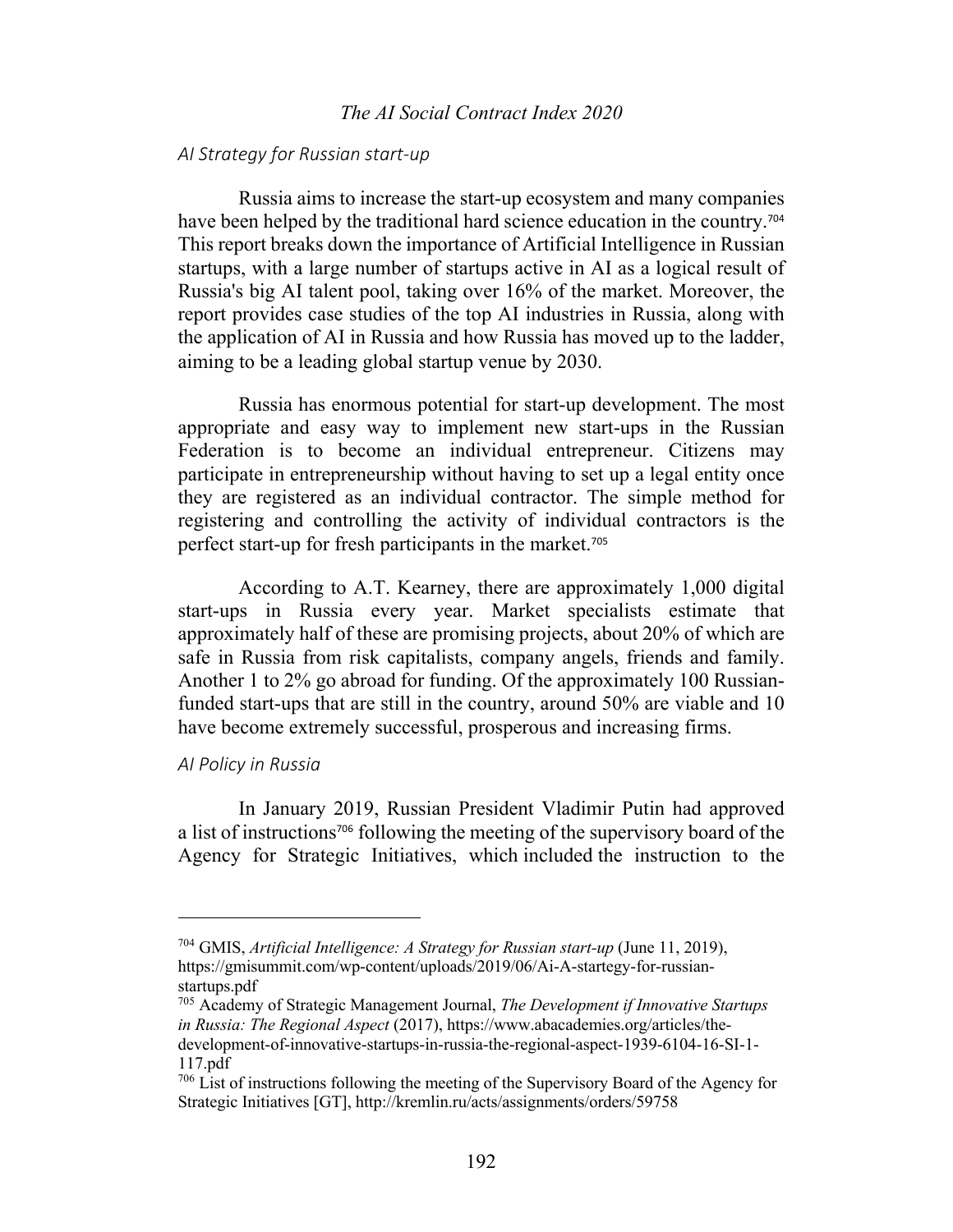Russian government to create a national AI strategy. A draft version of a national AI strategy, developed by the country's largest bank – Sberbank, was announced September 2019. 707

According to the Future of Life Institute, <sup>708</sup> several projects helped pave the way for a domestic approach throughout 2018. In March 2018, for example, a conference was organised by the Russian Defense Ministry, Education and Science Ministry and the Academy for Science on AI issues and alternatives and a 10-point AI development plan in Russia was subsequently published. The plan involves the establishment of an AI and Big Data Consortium among academic and industrial organisations; The development of a fund to assist provide knowledge on automated systems; Increased state aid to AI education and training; The establishment of an AI laboratory at the leading technological university; The establishment of a national AI R&D center.

### *Digital Rights Law and AI Regulation*

According to the OECD, Russia's Digital Rights Law, which came into force in October 2019 and introduced several new legal concepts, including digital rights, e-transactions, smart contracts, and big data.<sup>709</sup> The law aimed to enable the development of an efficient legal framework of digital economy in Russia, reflecting current digital technologies and challenges including big data and AI.

Russia's draft legal framework AI Technologies and Robotics aims to establish a legal framework for the development of AI technologies and robotics in Russia and eliminate excessive legal barriers. The initiative aims to give guidance for regulators and is under the responsibility of the Ministry of Economic Development.<sup>710</sup>

<sup>707</sup> First draft of Russian AI strategy,

https://www.defenseone.com/technology/2019/09/whats-russias-national-aistrategy/159740/

<sup>708</sup> Future of Life, *AI Policy – Russia* (Feb. 2020), https://futureoflife.org/ai-policy-russia/ <sup>709</sup> Government of Russia, Official Internet Portal for Legal Information, *Federal Law of 18.03.2019 No. 34-FZ "On Amendments to Parts One, Two and Article 1124 of Part Three of the Civil Code of the Russian Federation* [GT],

http://publication.pravo.gov.ru/Document/View/0001201903180027 710

http://sk.ru/foundation/legal/p/11.aspx;https://economy.gov.ru/material/directions/gosuda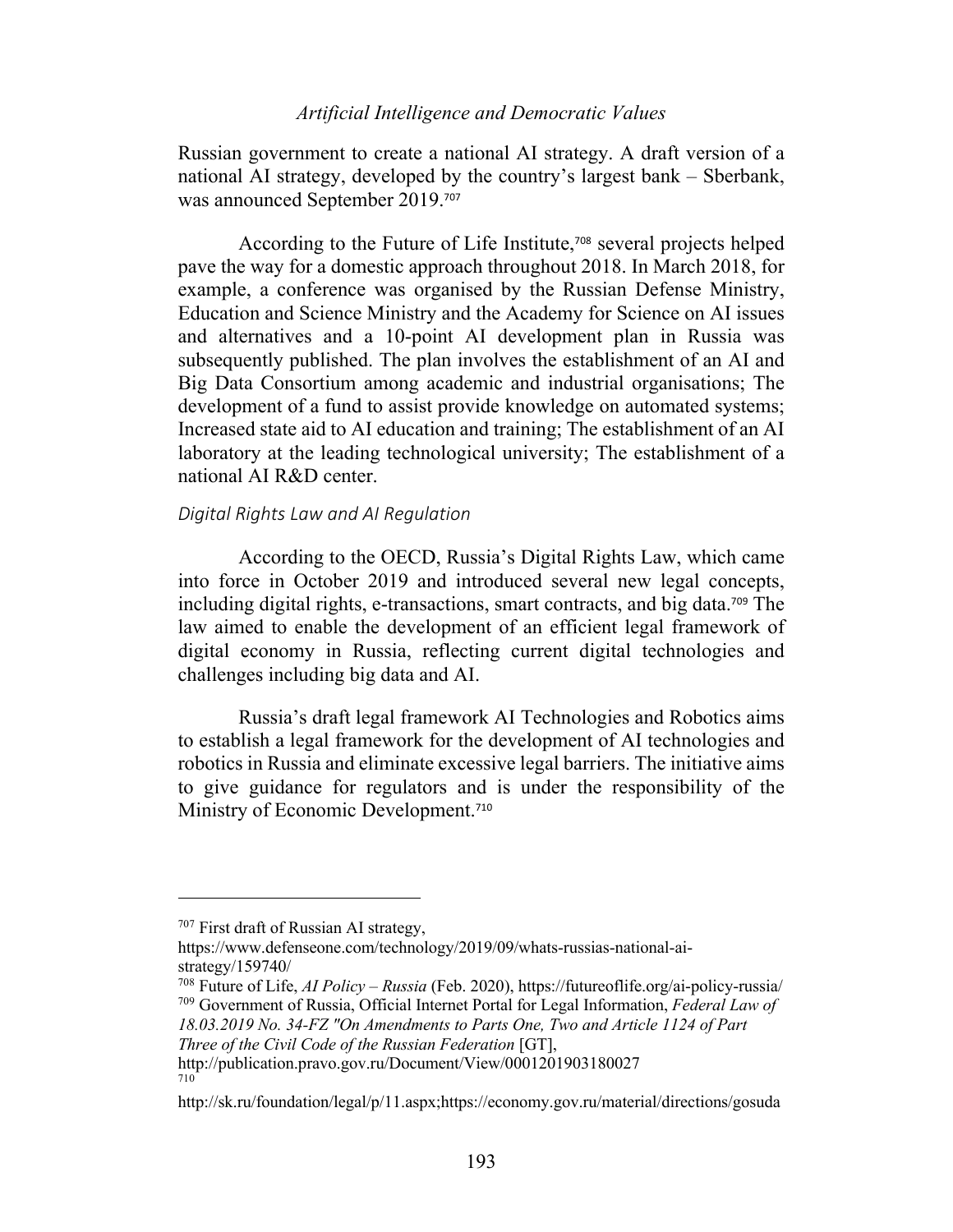## *The AI Social Contract Index 2020*

### *Facial Recognition Controversy*

Russia is moving rapidly to deploy AI-based face surveillance across the country, often with government funding that goes to business associates of President Putin. According to the *Moscow Times*, more than 43,000 Russian schools will be equipped with facial recognition cameras ominously named "Orwell."<sup>711</sup> The system will be integrated with face recognition developed by NTechLab, a subsidiary of Russian President Vladimir Putin's associate Sergei Chemezov's Rostec conglomerate. NTechLab has already deployed facial recognition technology in Moscow to identify criminal suspects across a network of almost 200,000 surveillance cameras. "Critics have accused the technology of violating citizens' privacy and have staged protests against the system by painting their faces," reported *Moscow Times.*

In September 2020, Kommersant daily reported that CCTV cameras with facial recognition software, already used in Moscow, will be installed by the regional authorities in public spaces and at the entryway of apartment buildings in 10 pilot cities across Russia with the purported aim of protecting public safety.<sup>712</sup> Moscow authorities are also planning to expand the use of this technology, installing CCTV cameras with facial recognition software in trams and underground trains.<sup>713</sup>

Human Rights Watch said "The authorities' intention to expand the use of invasive technology across the country causes serious concern over the potential threat to privacy. Russia's track record of rights violations means that the authorities should be prepared to answer tough questions to prove they are not are undermining people's rights by pretending to protect

https://www.kommersant.ru/doc/4503379

rstvennoe upravlenie/normativnoe regulirovanie cifrovoy sredy/regulirovanie primene niya\_tehnologiy\_iskusstvennogo\_intellekta/

<sup>711</sup> Moscow Times, *Russia to Install 'Orwell' Facial Recognition Tech in Every School – Vedomosti* (June 16, 2020), https://www.themoscowtimes.com/2020/06/16/russia-toinstall-orwell-facial-recognition-tech-in-every-school-vedomosti-a70585

<sup>712</sup> Kommersant, *Regions will recognize by sight: Moscow video surveillance system will be launched in ten more cities* (Sept. 25, 2020) [GT],

<sup>713</sup> Government of Russia, *Unified information system in the field of procurement, Implementation of work on equipping the rolling stock of the State Unitary Enterprise "Moscow Metro" with video surveillance equipment* (Aug. 3, 2020),

https://zakupki.gov.ru/epz/order/notice/ea44/view/documents.html?regNumber=0173200 001420000752&backUrl=89687dbf-73a1-4346-a608-3634c2a98681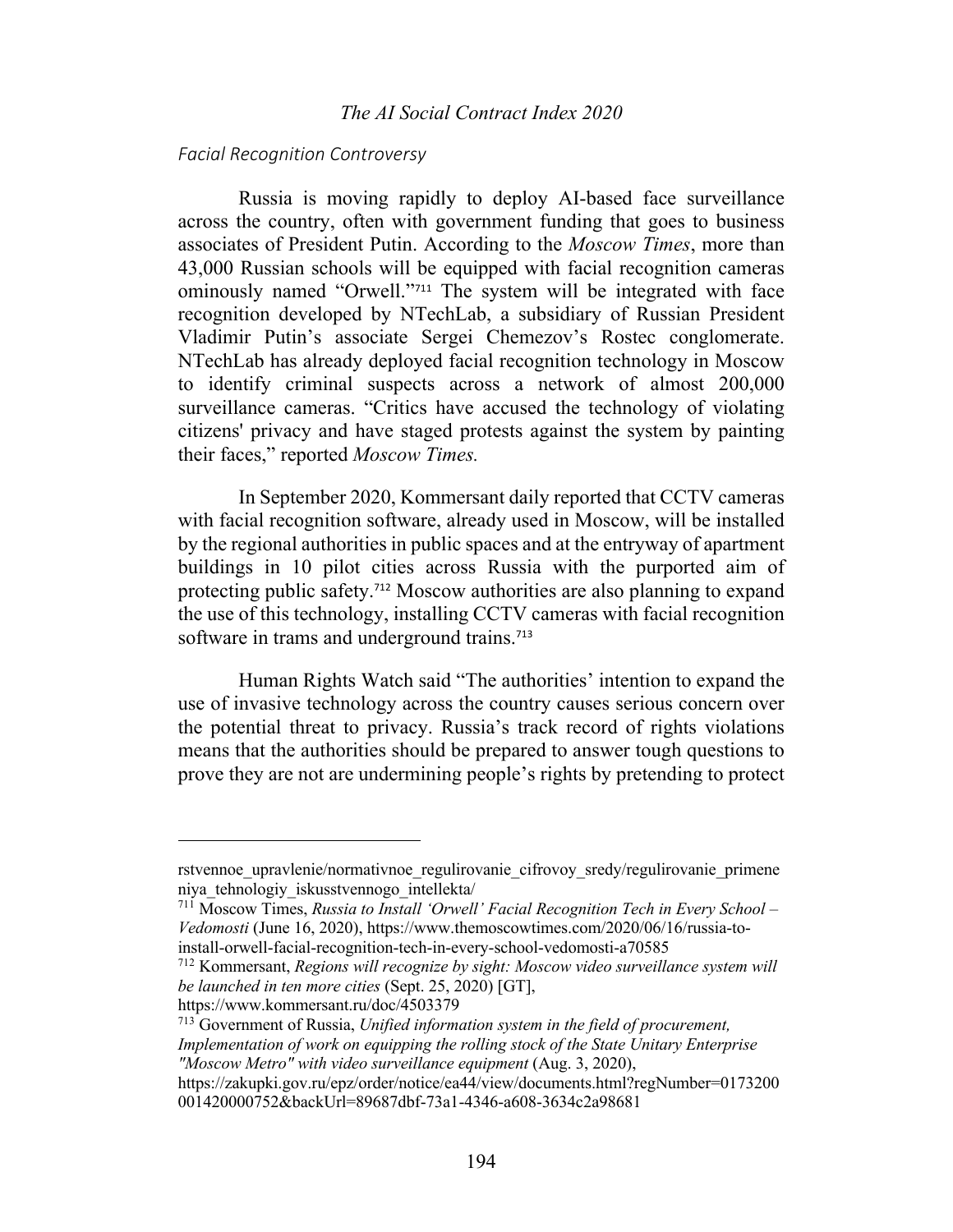public safety."<sup>714</sup> HRW also stated that Russian national security laws and surveillance practices enable law enforcement agencies to access practically any data in the name of protecting public safety.

Earlier in the year, Amnesty International criticized Russia's plans to broaden the use of widespread facial-recognition systems, saying their expected deployment during public gatherings will "inevitably have a chilling effect" on protesters.<sup>715</sup>

### *Data Protection*

There are many laws in Russia that regulate the processing of personal data, including the Constitution of the Russian Federation, The Council of Europe Convention 108, and federal law.<sup>716</sup> The Law on Personal Data of 2006 is the most comprehensive federal law and sets out broad rights and responsibilities associated with the collection and use of personal data.<sup>717</sup> The Roskomnadzor, Russia's data protection agency, interprets the federal law and brings enforcement actions.<sup>718</sup>

Russia is also moving to update and expand its national data protection law.<sup>719</sup> A draft law on the Protection of Consumer Rights would limit the ability of companies to collect personal data from consumers, unless there is a legal basis or the data is necessary for the transaction. A proposed law in the Duma would expand penalties for breach of personal data confidentiality and infringement of personal data anonymization rules. And the Supreme Court of Russia ruled this summer that the personal data of a Russian citizen posted by the Whois Privacy Corporation, based in the

<sup>714</sup> Human Rights Watch, *Russia Expands Facial Recognition Despite Privacy Concerns - Lack of Accountability, Oversight, Data Protection* (Oct. 2, 2020),

https://www.hrw.org/news/2020/10/02/russia-expands-facial-recognition-despite-privacyconcerns

<sup>715</sup> Radio Free Europe, *Watchdog Warns About 'Chilling Effect' Of Russia's Use Of Facial-Recognition Technology* (Jan. 31, 2020), https://www.rferl.org/a/watchdog-warnsabout-chilling-effect-of-russia-s-use-of-facial-recognition-technology/30410014.html <sup>716</sup> *Constitution of the Russian Federation* (Articles 23 and 24),

http://archive.government.ru/eng/gov/base/54.html

<sup>717</sup> Roskomnadzor, *Federal Law of 27 July 2006 N 152-FZ on Personal Data,* https://pd.rkn.gov.ru/authority/p146/p164/

<sup>718</sup> Roskomnadzor, *About the Competent Authority,* http://eng.pd.rkn.gov.ru

<sup>719</sup> Olga Novinskaya, *Recent changes in personal data regulation in Russia, International Lawyers Network* (Nov. 12, 2020), https://www.jdsupra.com/legalnews/recent-changesin-personal-data-58095/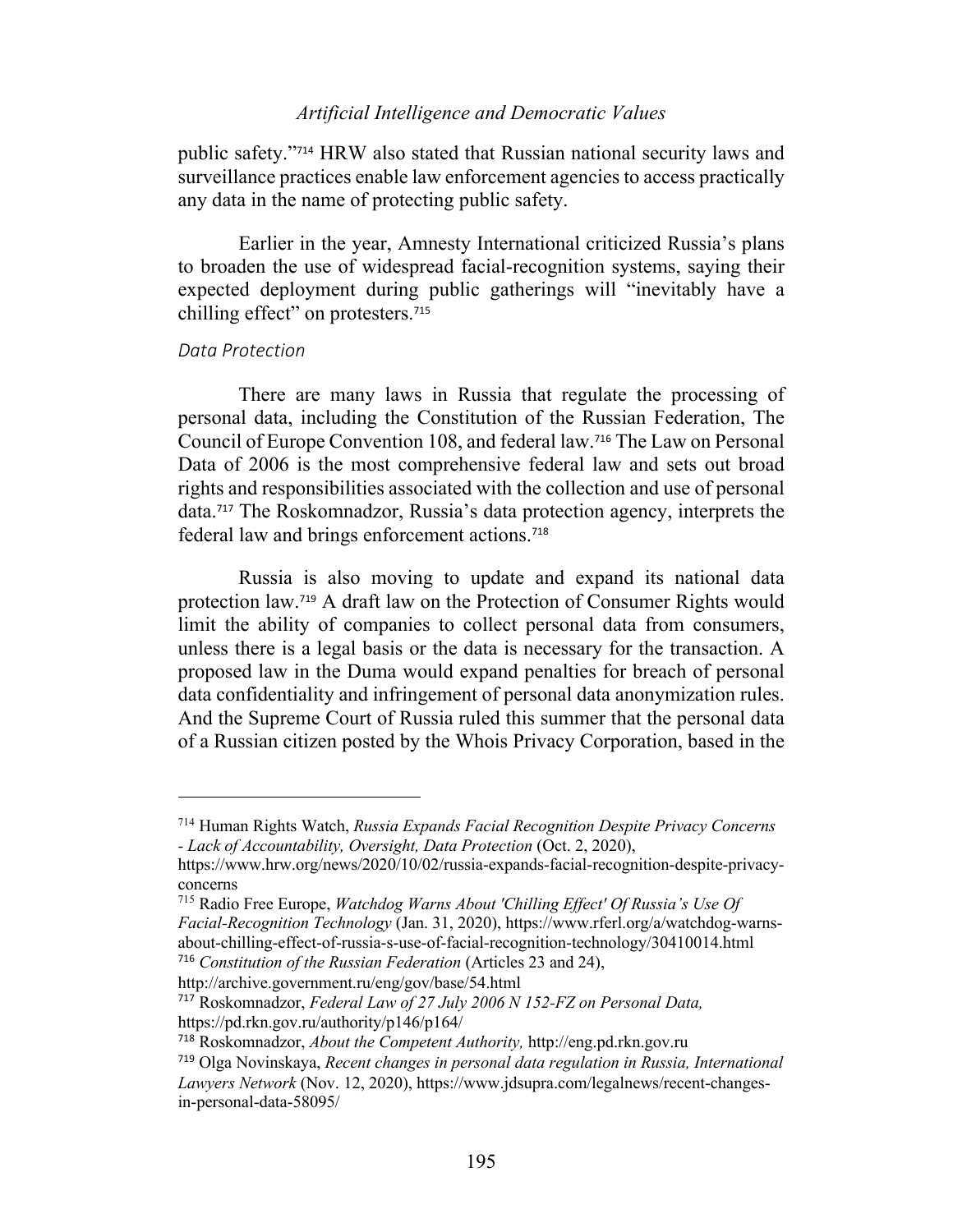## *The AI Social Contract Index 2020*

Bahamas, without consent is subject to legal action under the Russian Civil Procedure Code.

#### *Algorithmic Transparency*

Russia is a member of the Council of Europe and ratified Convention 108 regarding the automated process of personal data in 2013.<sup>720</sup> Russia has not yet ratified the modernized Privacy Convention, which includes a broad provision regarding algorithm transparency.<sup>721</sup> Russian data protection law does broadly provide rights of access and transparency to the data subject.<sup>722</sup>

## *OECD/G20 AI Principles*

Russia, a member of the G20, endorsed the G20 AI Principles at the G20 Ministerial in 2019.<sup>723</sup> According to the OECD, many of the G20 AI Principles are addressed in the Russia AI Strategy.

## *Human Rights*

Russia is a signatory to the Universal Declaration of Human Rights. Russia is a member of the Council of Europe and ratified the original Convention 108. However, Russia's derogation from the Council of Europe Convention on Human Rights remains controversial.<sup>724</sup> And a recent decision from the European Court of Human Rights, *Zakharov v. Russia*, found that Russia's legislation on surveillance "does not provide for adequate and effective guarantees against arbitrariness and the risk of abuse."<sup>725</sup>

<sup>723</sup> http://www.oecd.org/digital/g20-digital-economy-ministers-meeting-july-2020.htm <sup>724</sup> See generally Council of Europe, *Derogation in Time of Emergency* (Sept. 2020),

<sup>720</sup> Council of Europe, *Chart of signatures and ratifications of Treaty 108: Convention for the Protection of Individuals with regard to Automatic Processing of Personal Data* (Dec. 11, 2020), https://www.coe.int/en/web/conventions/full-list/-

<sup>/</sup>conventions/treaty/108/signatures

 $721$  Article 9(1)(c).

<sup>722</sup> OneTrust, *Russia – Data Protection Overview* (Nov. 2020),

https://www.dataguidance.com/notes/russia-data-protection-overview

https://www.echr.coe.int/documents/fs\_derogation\_eng.pdf. See also Marc Rotenberg and Eleni Kyriakides, *Preserving Article 8 in Times of Crisis*, in Francesca Bignami, EU Law in Populist Times (2020)

<sup>725</sup> European Court of Human Rights, *Roman Zakharov v. Russia,* No. 47143/06 (Dec. 4, 2015), https://hudoc.echr.coe.int/fre#{"itemid":["001-159324"]}; Paul De Hert and Pedro